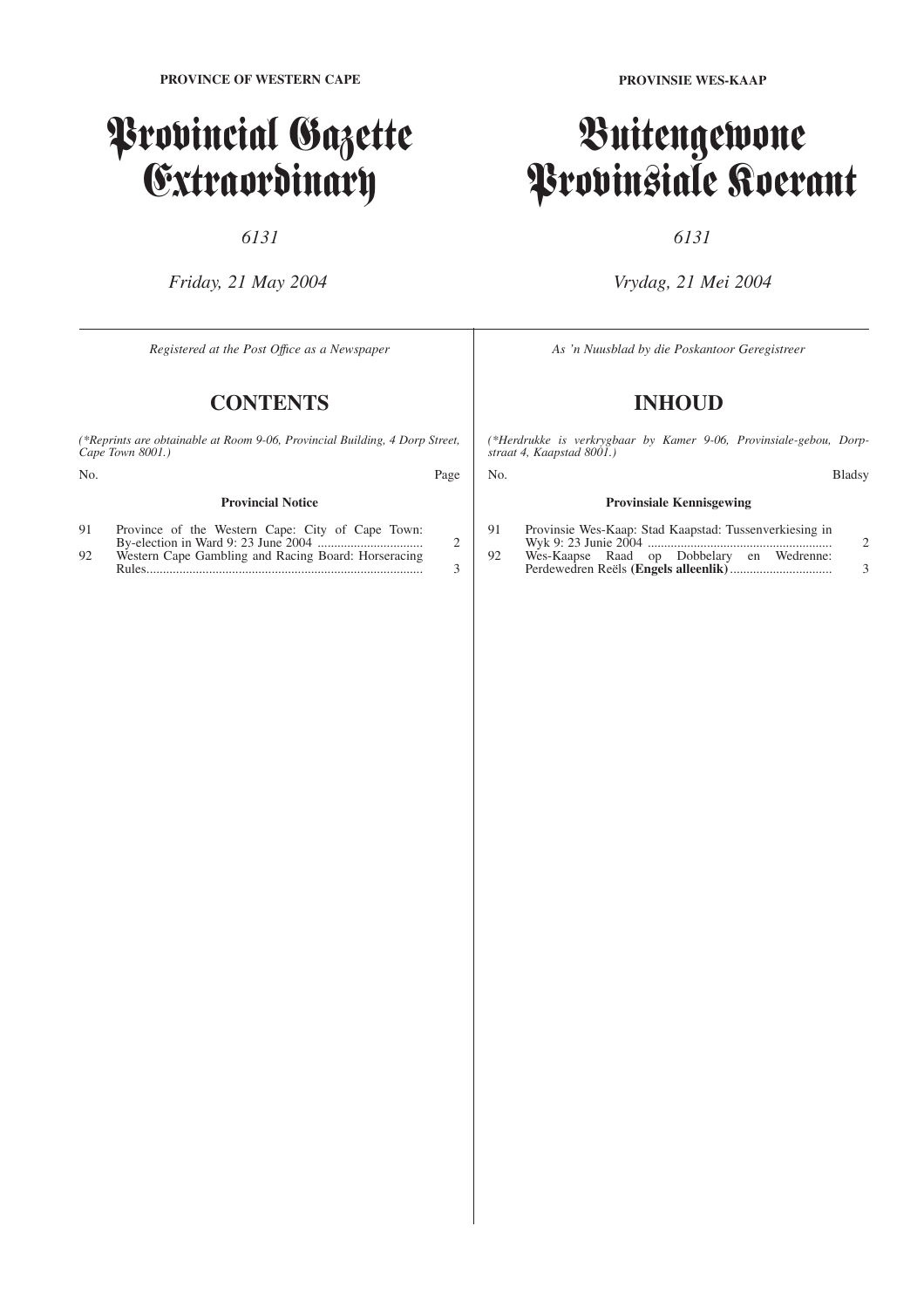#### **PROVINCIAL NOTICES**

The following Provincial Notices are published for general information.

G. A. LAWRENCE, DIRECTOR-GENERAL

Provincial Building, Wale Street, Cape Town.

#### **PROVINSIALE KENNISGEWINGS**

Die volgende Provinsiale Kennisgewings word vir algemene inligting gepubliseer.

G. A. LAWRENCE, DIREKTEUR-GENERAAL

Provinsiale-gebou, Waalstraat, Kaapstad.

P.N. 91/2004 21 May 2004

#### **PROVINCE OF THE WESTERN CAPE**

#### **CITY OF CAPE TOWN**

#### **BY-ELECTION IN WARD 9: 23 JUNE 2004**

Notice is hereby given in terms of section 25(4) of the Local Government: Municipal Structures Act, 1998 (Act 117 of 1998) that a by-election will be held in Ward 9 of the City of Cape Town on Wednesday, 23 June 2004, to fill the vacancy that developed as a result of the resignation of the ward councillor concerned.

Furthermore, notice is hereby given in terms of section 11(1)(b) of the Local Government: Municipal Electoral Act, 2000 (Act 27 of 2000) that the timetable for the by-election will soon be published in the Provincial Gazette of the Western Cape Province by the Independent Electoral Commission.

For any enquiries, please contact Dr. W. A. Mgoqi at the City of Cape Town, Private Bag X9181, Cape Town 8000, at tel. (021) 400-1331.

Signed on this 21st day of May 2004.

#### **M. L. FRANSMAN, PROVINCIAL MINISTER OF LOCAL GOVERNMENT AND HOUSING**

P.K. 91/2004 21 Mei 2004

#### **PROVINSIE WES-KAAP**

#### **STAD KAAPSTAD**

#### **TUSSENVERKIESING IN WYK 9: 23 JUNIE 2004**

Kennis geskied hiermee ingevolge artikel 25(4) van die Wet op Plaaslike Regering: Munisipale Strukture, 1998 (Wet 117 van 1998) dat 'n tussenverkiesing in Wyk 9 van die Stad Kaapstad gehou sal word op Woensdag, 23 Junie 2004, om die vakature te vul wat ontstaan het as gevolg van die bedanking van die betrokke wyksraadslid.

Kennis geskied hiermee verder ingevolge artikel 11(1)(b) van die Wet op Plaaslike Regering: Munisipale Verkiesing, 2000 (Wet 27 van 2000) dat die tydtafel vir die tussenverkiesing eersdaags deur die Onafhanklike Verkiesingskommissie in die Provinsiale Koerant van die Provinsie Wes-Kaap gepubliseer sal word.

Enige navrae kan intussen gerig word aan Dr. W. A. Mgoqi by die Stad Kaapstad, Privaatsak X9181, Kaapstad 8000, by tel. (021) 400-1331.

Geteken op hierdie 21ste dag van Mei 2004.

#### **M. L. FRANSMAN, PROVINSIALE MINISTER VAN PLAASLIKE REGERING EN BEHUISING**

P.N. 91/2004 21 kuMeyi 2004

#### **IPHONDO LENTSHONA KOLONI**

#### **ISIXEKO SASE KAPA**

#### **UNYULO LOVALO-SIKHEWU KUMAWADI 9: NGE 23 KUJUNE KA2004**

Ngolu xwebhu kwaziswa, ngokweCandelo 25(4) loMthetho wooRhulumente beNgingqi: amaSebe ooMasipala, 1998 (uMthetho 117 wonyaka we-1998), ukuba kuza kubanjwa unyulo lovalo sikhewu ku Wadi 9 kummandla wesixeko sase Kapa ngoLwesithathu umhla we-23 kuJune ka2004, ukuvala isikhewu esithe savela ngenxa yokurhoxa kwelungu ebelimele iwadi leyo ichaphazelekayo.

Ngokunjalo, ngolu xwebhu kwaziswa, ngokweCandelo 11(1)(b) loMthetho wooRhulumente beeNgingqi: Unyulo looMasipala, 2000 (uMthetho 27 wonyaka wama-2000), ukuba uludwe lwamaxesha okubanjwa konyulo lovalo sikhewu luya kupapashwa kuqala yiKomishoni eZimeleyo yoNyulo kwiGazethi yePhondo leNtshona Koloni.

Nayiphi na imibuzo ekhoyo ingabhekiswa kuDkt. W. A. Mgoqi, Kwisi Xeko sase Kapa, Private Bag X9181, Cape Town 8000, kwinombolo yefowuni ethi (021) 400-1331.

Lusayinwe ngalo mhla we-21 kuMeyi 2004.

#### **M. L. FRANSMAN, UMPHATISWA WEPHONDO WORHULUMENTE WEEDOLOPHU NEZEZINDLU**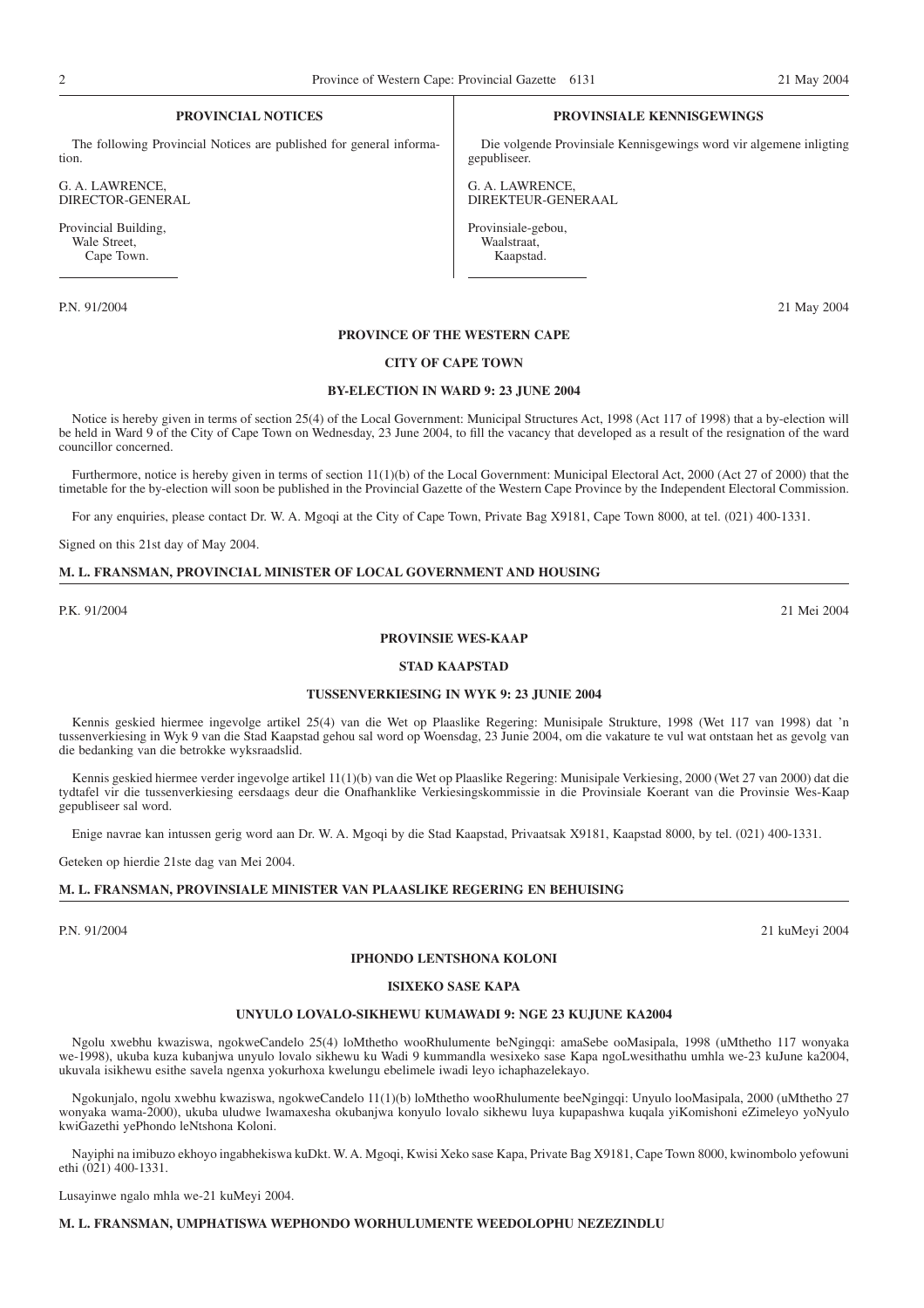P.N. 92/2004 21 May 2004

#### **WESTERN CAPE GAMBLING AND RACING BOARD**

#### **HORSERACING RULES**

**In terms of section 82 of the Western Cape Gambling and Racing Law, 1996 (Law 4 of 1996), the Western Cape Gambling and Racing Board hereby makes the following amendments to the Western Cape Gambling and Racing Rules in respect of horseracing, published in Provincial Gazette Extraordinary 5326 under Provincial Notice 59/1999 dated 5 February 1999 and further amended by P.N. 348/2000 dated 4 August 2000, P.N. 36/2001 dated 16 February 2001, P.N. 286/2001 dated 7 September 2001, P.N. 351/2001 dated 9 November 2001, P.N. 261/2002 dated 16 August 2002, P.N. 393/2002 dated 29 November 2002, P.N. 31/2003 dated 31 January 2003, P.N. 79/2003 dated 14 March 2003 and P.N. 27/2004 dated 20 February 2004:**

#### **GENERAL EXPLANATORY NOTE:**

**[ ]** Words in bold type in square brackets indicate omissions from existing enactments.

Words underlined with a solid line indicate insertions in existing enactments.

1. Rule 40 is hereby amended by the substitution for sub-rule (1) of the following sub-rule:

- ''(1) Subject to the provisions of Rule 16, no manual system for the processing of bets will be accepted or permitted as of **[31 May 2004]** 31 December 2004.''.
- 3. The following sub-rule is hereby substituted for sub-rule 42(d):

''(d) Rule 40 shall come into operation on **[31 May 2004]** 31 December 2004.''.